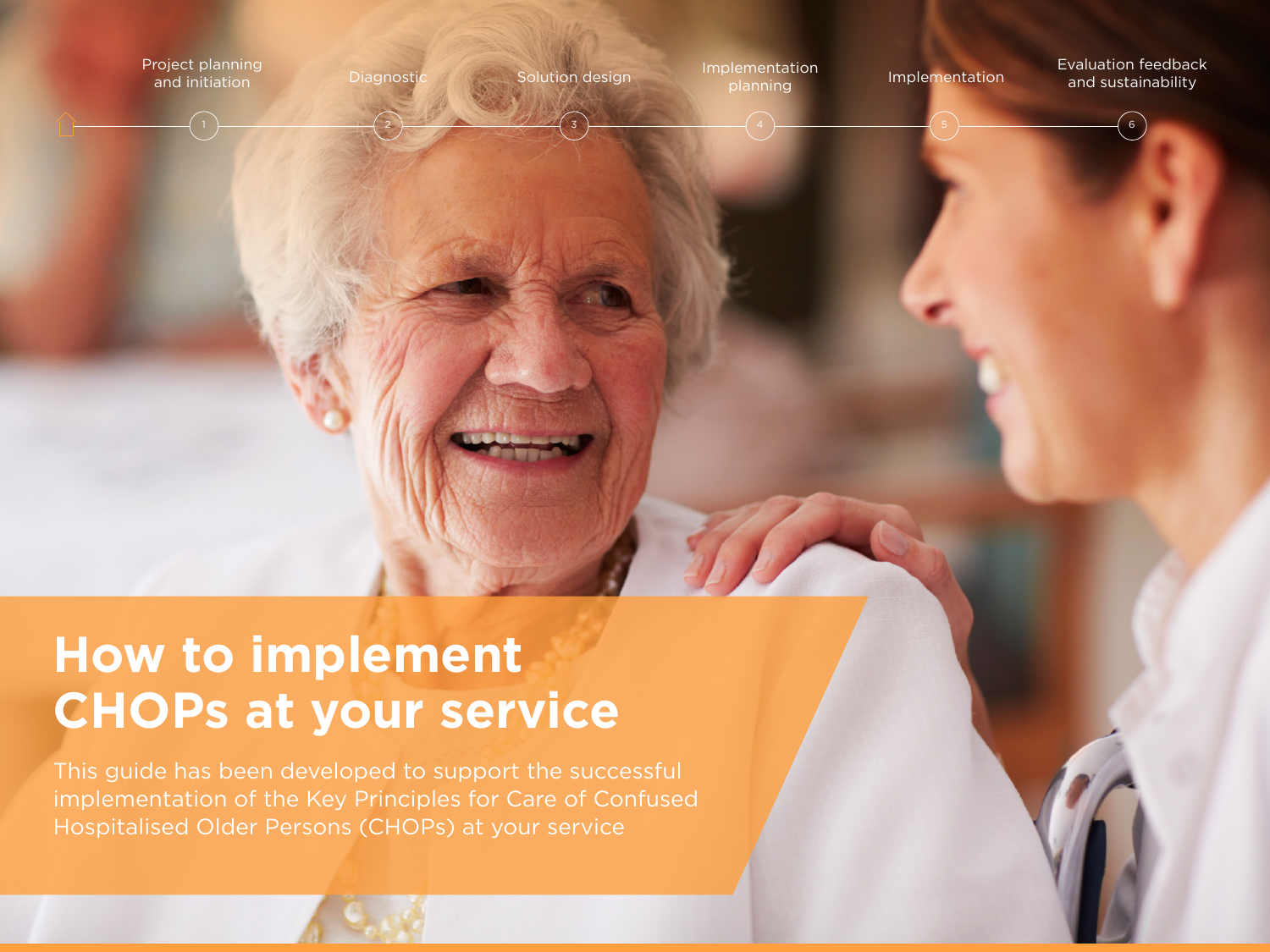

### **Steps**

1. Define the aim, objectives and scope of the implementation project

- 2. Develop executive sponsorship and governance systems for implementation
- 3. Establish a project team including roles and responsibilities to drive implementation
- 4. Determine stakeholders and assess their readiness to be involved
- 5. Undertake an audit to assess the gaps in existing systems and identify gaps in staff knowledge and attitude using below tools:
	- CHOPs Pre-implementation Systems audit
	- CHOPs Staff questionnaire (Project team questionnaire)
- 6. Develop a comprehensive Project Plan including approach to communication to guide implementation

*Purpose: To develop a Project Plan for implementing the Key Principles for Care of Confused Hospitalised Older Persons (CHOPs)*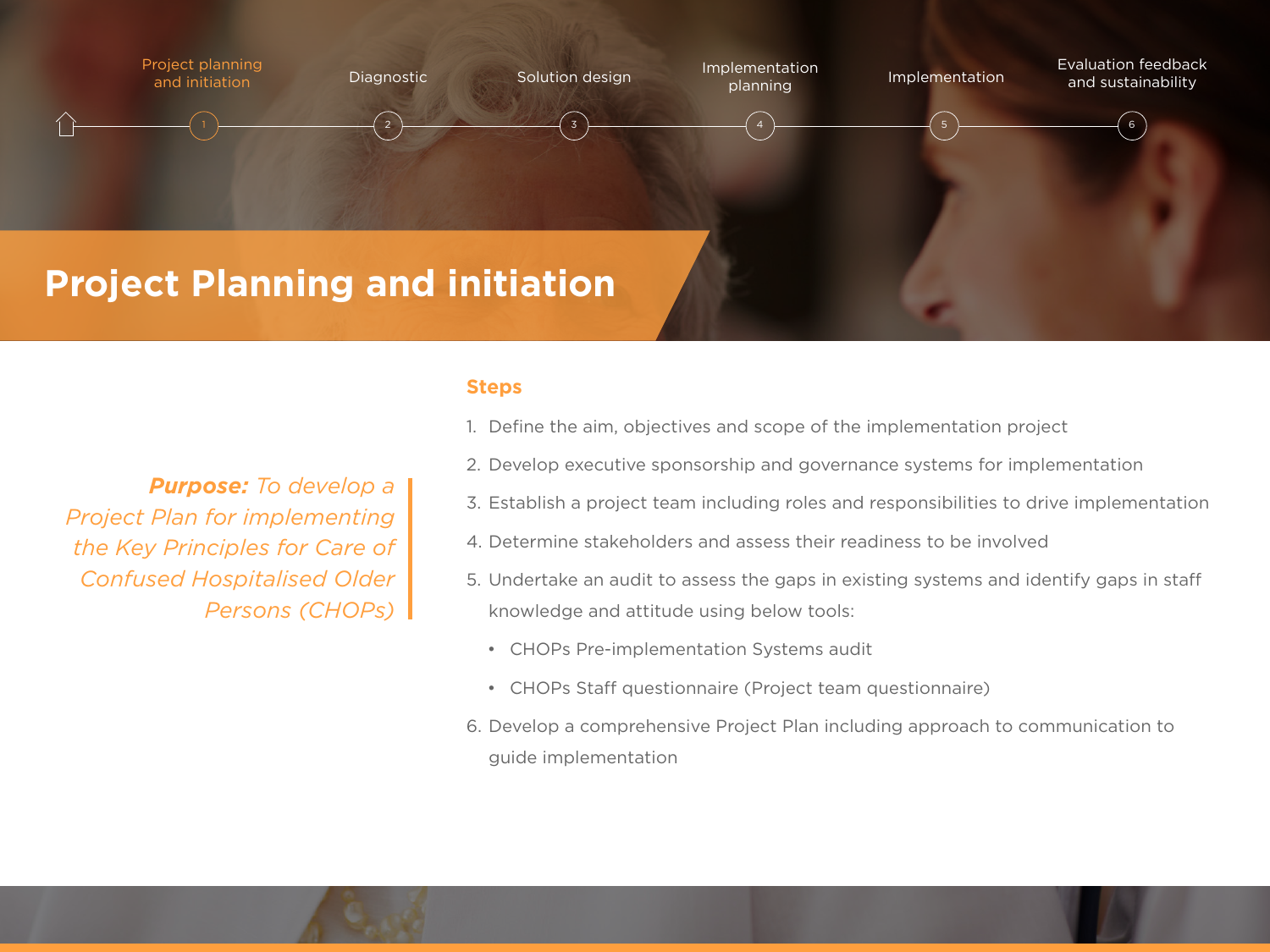

*Purpose: To assess the current management of the older patient with confusion and identify issues or gaps against Key Principles*

## **Steps**

- 1. Undertake baseline data collection using suggested tools:
	- CHOPs Medical record audit
	- CHOPs Patient Experience Trackers (PETs) for carers
	- CHOPs Environmental audit
	- Staff knowledge and attitude questionnaire (Care of Confused Older people staff survey)
	- Systems audit
	- Additional qualitative data can be collected through staff and carer focus groups
- 2. Use A3 Diagnostic reporting tool to present the results
- 3. Identify issues or gaps in current management against the key principles
- 4. Prioritise issues or gaps in practice based on diagnostic results
- 5. Communicate the need for change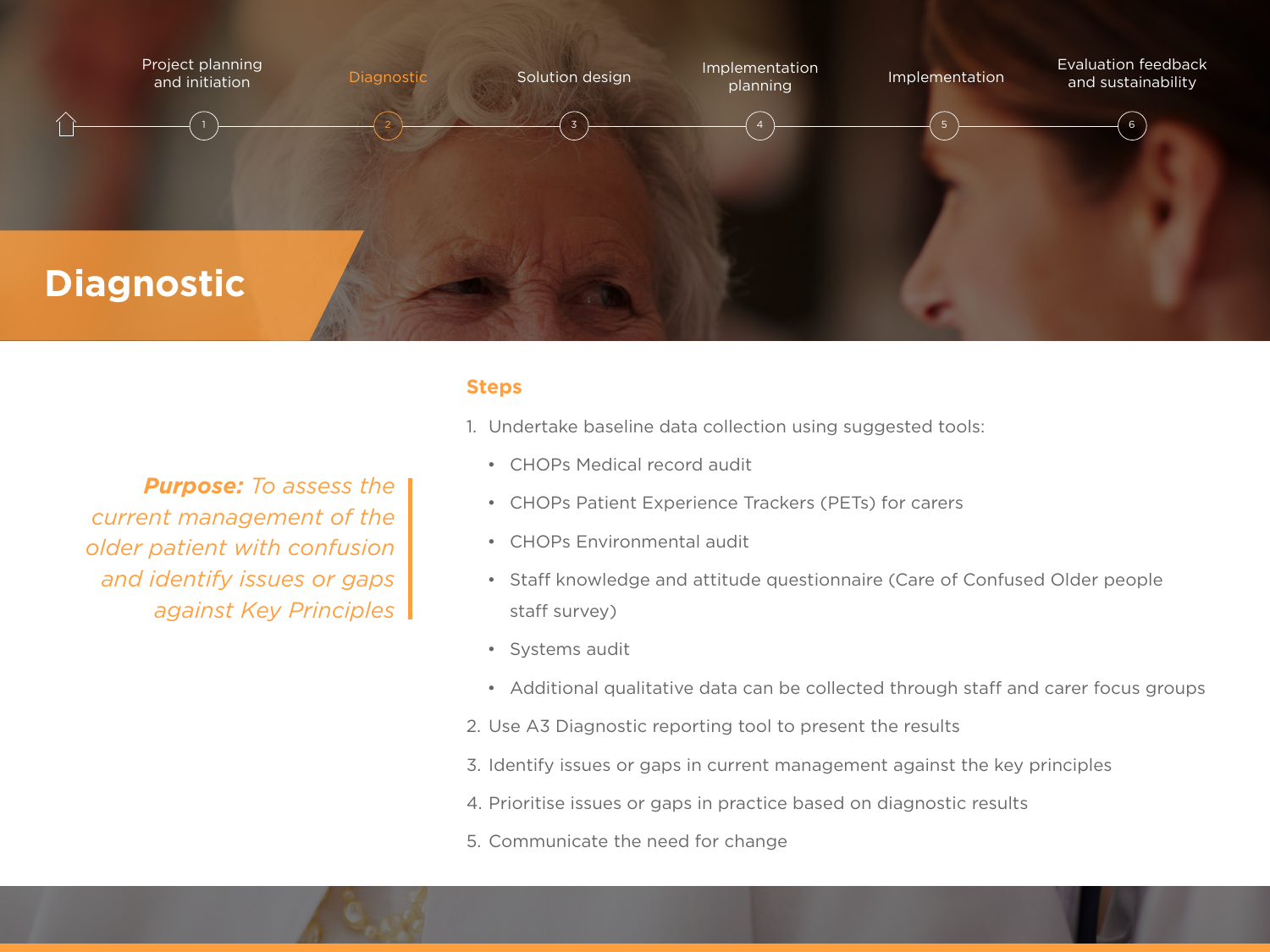

*Purpose: To design and prioritise solutions to address any issues or gaps in the management of older patients with confusion* 

## **Steps**

- 1. Facilitate problem solving and brainstorming with relevant stakeholders
- 2. Explore what is working at other hospitals through consultation and consider which solutions/approaches may be transferable
- 3. Identify and prioritise solutions that will address issues or gaps in the management of older patients with confusion using:
	- A3 Solution Design template
- 4. Develop a staged approach with short and long term solutions
- 5. Assess the feasibility of identified solutions, where relevant
- 6. Develop a statement of purpose/intent for implementing each solution including expected benefits and outcomes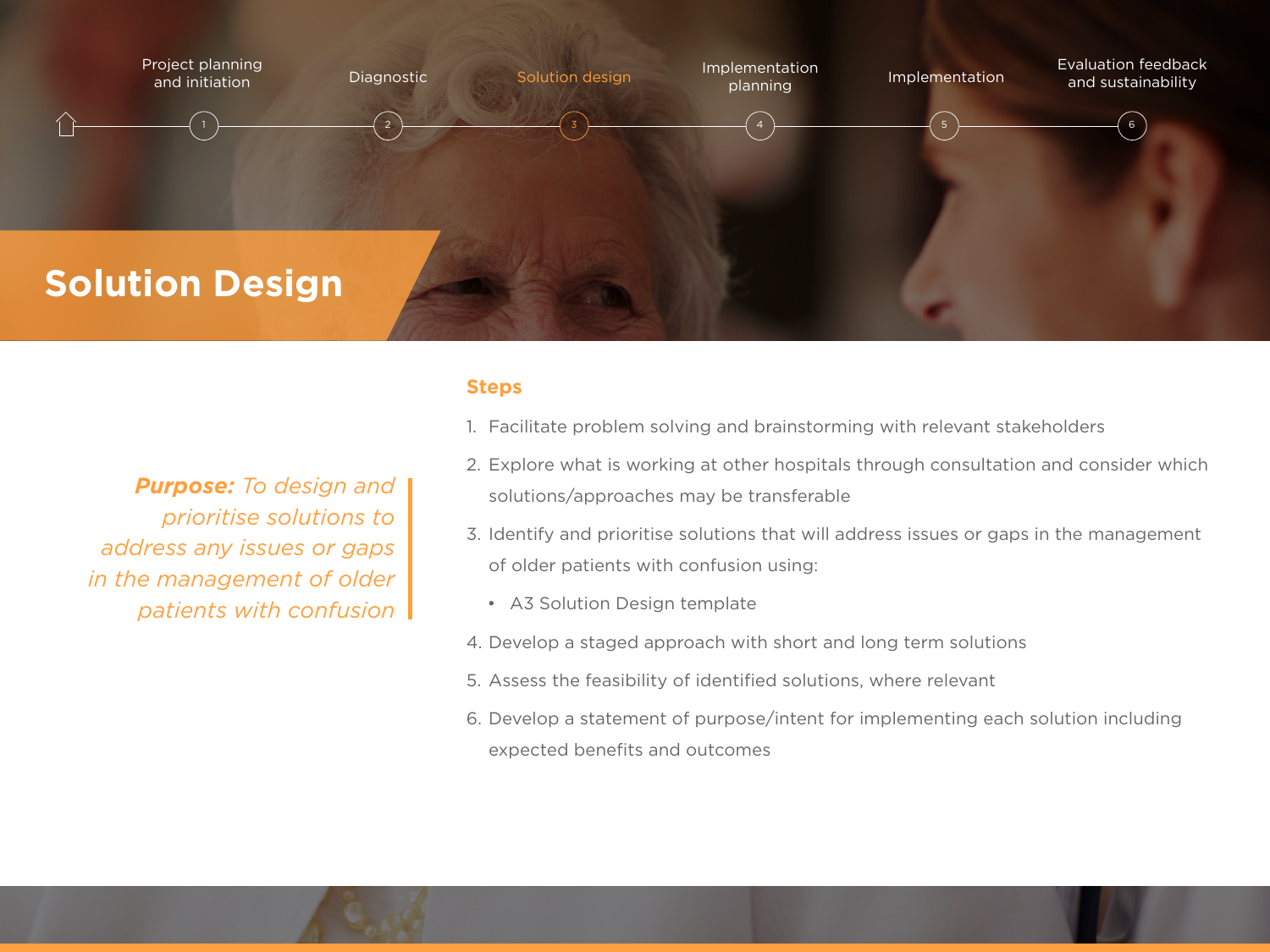

*Purpose: To develop a comprehensive plan for implementing solutions to meet the Key Principles*

### **Steps**

- 1. Outline the steps for implementing short and long term solutions and establish a timeline using:
	- A3 Implementation Plan tool
- 2. Define roles and responsibilities for implementing each solution
- 3. Define and agree on evaluation measures and monitoring processes
- 4. Ensure support and processes are in place to feed back information
- 5. Communicate your plan for implementing solutions
- 6. Identify and document risks to implementation and explore potential mitigation strategies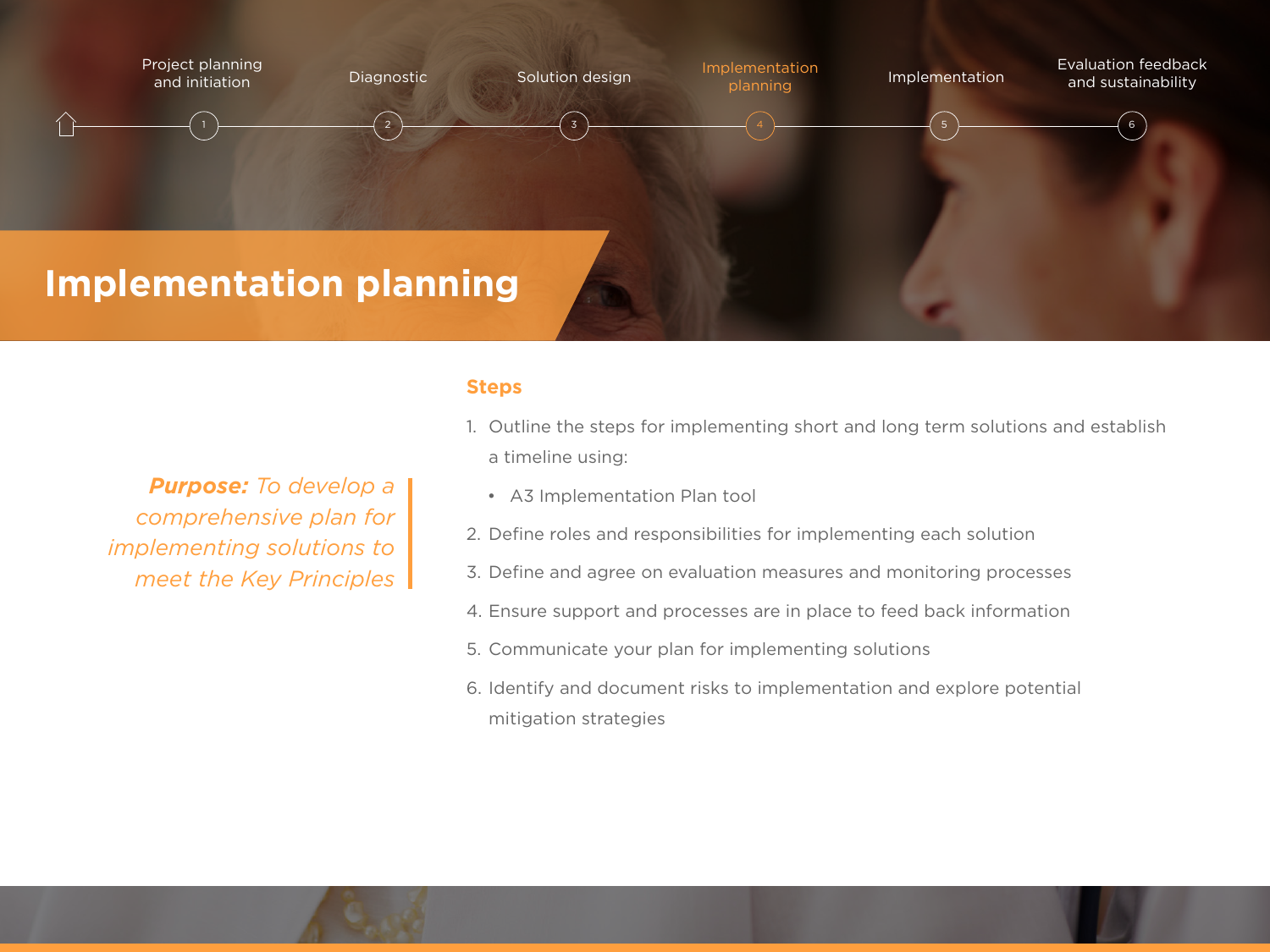

## **Steps**

*Purpose: To implement solutions to meet the Key Principles*

- Implement the plan ensuring key project milestones are met
- Sequence and implement short term solutions, prioritise and implement longer term solutions
- Ensure regular review of implementation against key principles
- Ensure continuing support and feed back loops for stakeholders
- Update key implementation activities as required